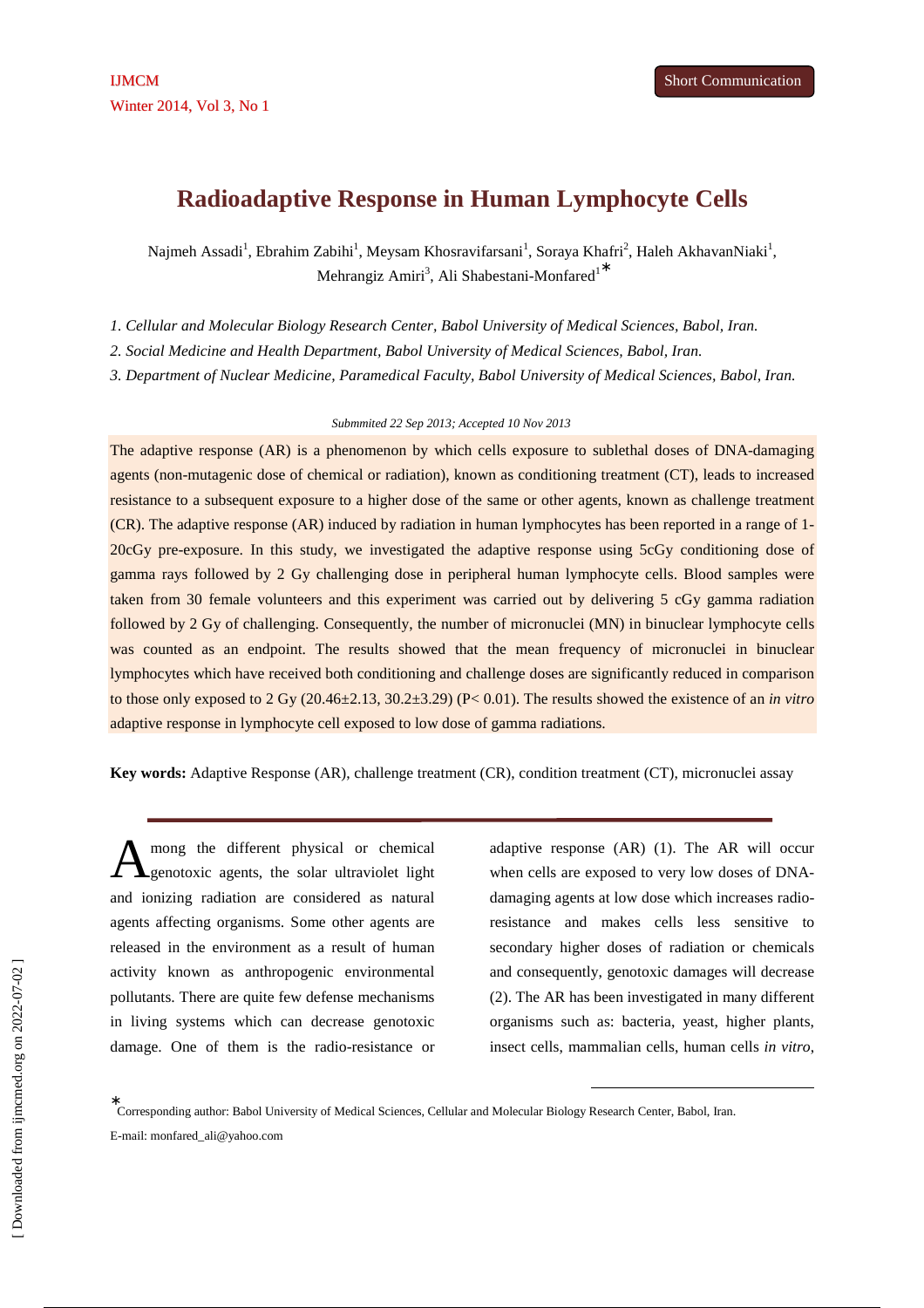and *in vivo* in animal models during a protracted (low dose-rate) exposure prior to an acute dose treatment (1). Adaptive behavior was found to be a characteristic feature of both mammalian and plant cells in their response to various mutagenic agents (3, 4). Adaptation to low level of alkylation, oxygen species and incorporated 3H-thymidine (3HdThd) or X-rays has been reported utilizing different biological end points (3, 5, 6). The first document published by Samson et al*.*(1977) (7) demonstrated that bacteria exhibit an AR to alkylating agents by stimulating DNA repair system. Many attempts have been made to demonstrate AR in eukaryotes(8, 9) particularly in mammalian cells (10, 11) and eventually many studies, have shown that adaptive response to radiation could occur in human lymphocytes (10, 12). Several mechanisms have been proposed for AR such as: interfering with apoptosis, enhanced DNA repair, cell repopulating events, scavenging of free radicals by adapting proteins, unknown signal transduction pathways, immunological responses etc. (13). AR is assessed using cytogenetic biomarkers like chromosome aberration (CA), micronuclei (MN), and sister chromatid exchange (SCE) (13).

In the present study, a comparative study on adaptive response using condition dose 5 cGy in human lymphocytes was performed and the effect of gamma radiation at a dose of 2 Gy on adaptive response was investigated.

## **Material and Methods**

### *Experimental design*

In this experiment, 30 healthy, non-smoker female volunteers aged 19-35 were selected randomly among (O-RH+) blood group subjects due to the higher frequency of this blood group in Babol.

The protocol was approved by the Ethics and Scientific Research Committee of Babol University of Medical Sciences. The volunteers signed a written informed consent letter before enrolling in this study. Gamma radiation at a dose of 5 cGy was selected as condition dose (14-16). To deliver challenging dose, gamma radiation at a dose of 2 Gy was selected (17-19). Blood samples (2 ml heparinated venous blood) from each volunteer were aliquoted into 4tubes. One part was considered as control group (CTL group). A second part was considered as condition dose and received 5cGy gamma radiation (COD group). The third part was considered as challenging dose and received 2Gy gamma radiation (CD group) and the fourth part was exposed to 5cGy condition dose plus 2Gy challenge dose (COD+CD group).

#### *Peripheral blood lymphocytes culture*

Each blood sample aliquot was added to 4.5 ml of complete medium (RPMI-1640 supplemented by10% fetal calf serum, 2 mM L-glutamine, 100 U/ml penicillin, and 100  $\mu$ g/ml streptomycin). Phytohemagglutinin (PHA) was added as mitogen to stimulate G0 lymphocytes. As suggested by Fenech et al., PHA addition time was considered as cell culture zero time point (20) and the samples were incubated in a CO2 incubator at 37 °C for 24 hours.

#### **Results**

Mean micronuclei frequencies in lymphocytes of all four groups are summarized in Table 1.

Mean micronuclei frequency in lymphocytes in group 3 (CD group) was  $30.2 \pm 3.29$ , whereas, this frequency significantly decreased in group 4(p<0.001). In fact when the cells initially received 5cGy followed by 2Gy of challenging dose (group 4), the mean of micronuclei was 20.46± 2.13

#### **Discussion**

Very low doses of DNA-damaging agents can cause adaptation of the cells against higher doses of the same agents, so the cells are less susceptible to damage by subsequent higher doses of these agents. This phenomenon is called adaptive response (AR). This issue was reported for the first time in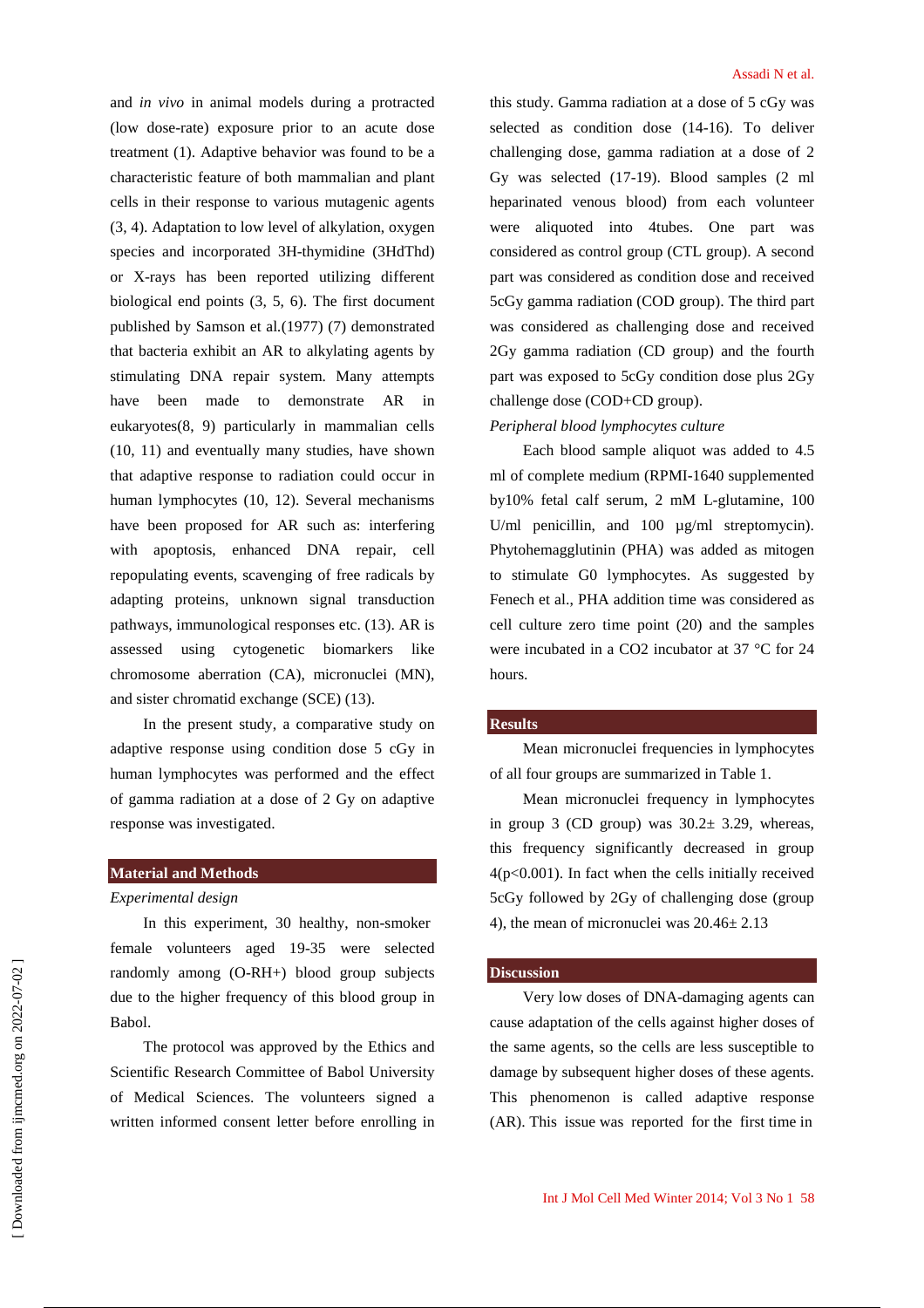#### Radioadaptive Response in Human Lymphocyte Cells

| Table 1: Mean frequency of micronucleie for 4 group and their standard division (1:Sham, 2:Only 0.05 Gy, |                 |     |                        |            |
|----------------------------------------------------------------------------------------------------------|-----------------|-----|------------------------|------------|
| $3:Only 2Gy, 4:0.05 + 2 Gy$                                                                              |                 |     |                        |            |
| Group                                                                                                    | Treatment       |     | Means of micronucleies | Std. Error |
|                                                                                                          | 0.05Gv          | 2Gv |                        |            |
|                                                                                                          |                 |     | 9.06                   | 1.66       |
| $\mathfrak{D}$                                                                                           | 24h             |     | 9.46                   | 1.58       |
| 3                                                                                                        | $\qquad \qquad$ | 48h | 30.2                   | 3.29       |
| 4                                                                                                        | 24h             | 48h | 20.46                  | 2.13       |

prokaryotes by Samson and Cairn in 1977 about alkylating agents (7). Later on, many researches were carried out on mammalian cells(3, 21) with other agents such as those causing oxidative stress (e.g.; ionizing radiation)(10, 22). Radio-Adaptive-Response indicates that very low doses of ionizing radiation (few cGy) decrease genotoxic effect of a subsequent high challenge dose (23) It has been shown that optimal dose ranges for the adaptive response to ionizing radiation are 0.5-20 cGy for Xrays (12) and 1-10 cGy for 3H-TdR (6) and 1-20 cGy for Co-60 (24). In the present study ,we used 5cGy condition dose of gamma ray, according to studies carried out by A. Wojcik and H. Tuschl (15), Y. Bai et al. (24), S. M. J. Mortazavi et al. (25), S.M.J. Mortazavi et al. (26) and other studies. When the cells were initially irradiated with low doses of radiation (5cGy) followed by 2 Gy, we expected to have a higher mean of micronuclei compared to 2Gy dose alone. The results showed that the mean of micronuclei frequency significantly decreased using 5 cGy of condition dose. In the present study, we found that exposure to 5 cGy of ionizing radiation as a condition dose before higher doses of radiation can induce adaptive response.

Acknowledgements

We are grateful to the donors for providing us blood samples and also to Cellular and Molecular Biology Research Center of Babol University of Medical Sciences.

## **References**

1. Dimova EG, Bryant PE, Chankova SG. Adaptive response: some underlying mechanisms and open questions. Genet Mol Biol 2008;31:396-408.

2. Stoilov LM, Mullenders LH, Darroudi F, et al. Adaptive response to DNA and chromosomal damage induced by X-rays in human blood lymphocytes. Mutagenesis 2007;22:117-22.

3. Samson L, Schwartz JL. Evidence for an adaptive DNA repair pathway in CHO and human skin fibroblast cell lines. Nature 1980;287:861-3.

4. Rieger R, Michaelis A, Nicoloff H. Inducible repair processes in plant root tip meristem? `Below additivity effects' of unequally fractionated clastogen concentrations. Biol Zent Bl 1982;101:125-38.

5. Laval F. Pretreatment with oxygen species increases the resistance of mammalian cells to hydrogen peroxide and gammarays. Mutat Res 1988;201:73-9.

6. Ikushima T. Radio-adaptive response: characterization of a cytogenetic repair induced by low-level ionizing radiation in cultured Chinese hamster cells. Mutat Res 1989;227:241-6.

7. Samson L, Cairns J. A new pathway for DNA repair in Escherichia coli. Nature 1977;267:281-3.

8. Cortes F, Dominguez I, Mateos S, et al. Evidence for an adaptive response to radiation damage in plant cells conditioned with X-rays or incorporated tritium. Int J Radiat Biol 1990;57:537-41.

9. Schappi-Buchi C. On the genetic background of the adaptive response to X-rays in Drosophila melanogaster. Int J Radiat Biol 1994;65:427-35.

10. Olivieri G, Bodycote J, Wolff S. Adaptive response of human lymphocytes to low concentrations of radioactive thymidine. Science 1984;223:594-7.

11. Wojewodzka M, Walicka M, Sochanowicz B, et al. Calcium antagonist, TMB-8, prevents the induction of adaptive response